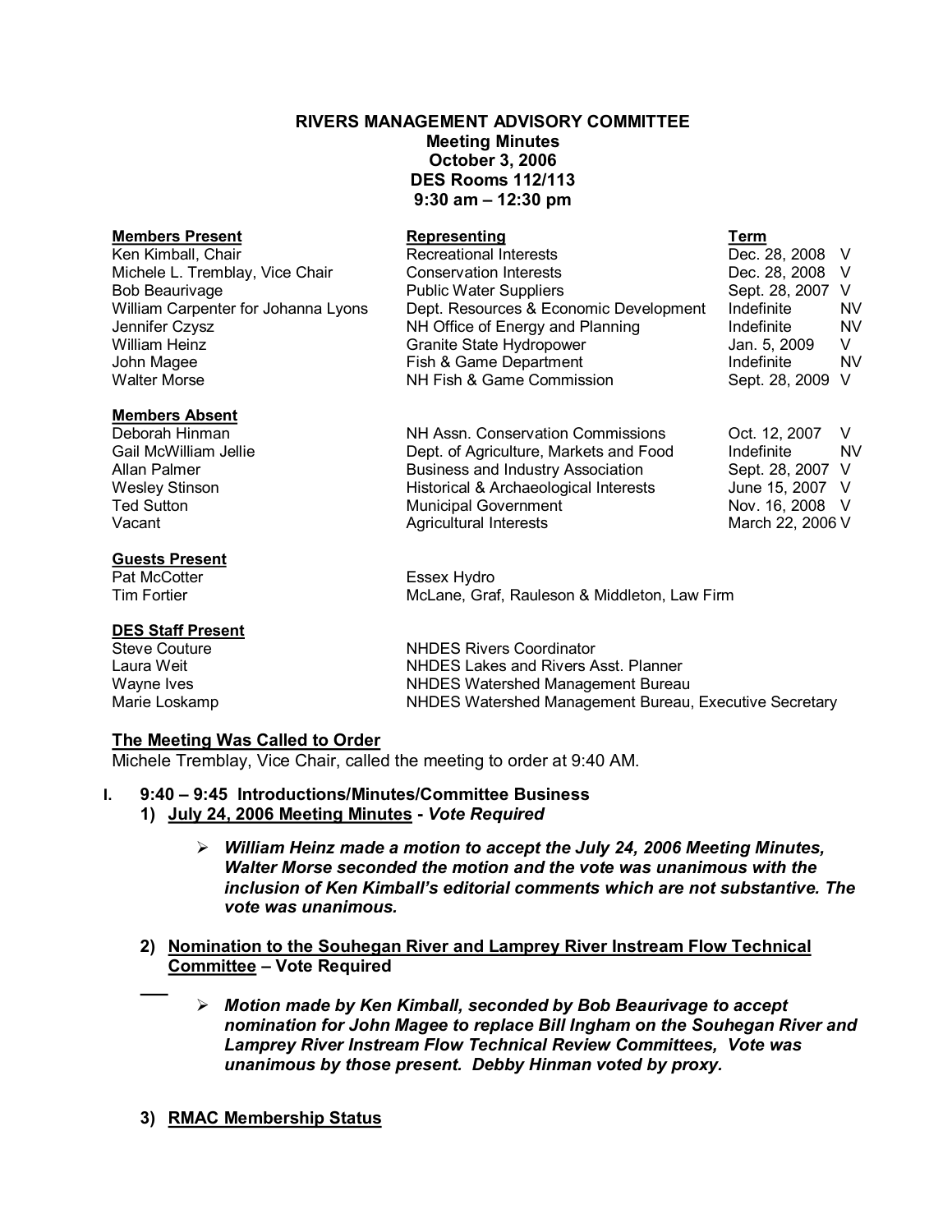- **a)** The NE Organic Farmers Association has finally submitted its nomination for the agricultural interest representative on the RMAC. Alan Bartlett was chosen by the Governor's Office to represent that interest and his appointment was put on the G&C agenda. He should be confirmed in time for our next meeting.
- **b**) Mr. Morse His term expired in September. The Governor's office called Mr. Morse and asked him to submit a letter from F&G and his resume by October 6<sup>th</sup>.
- **c)** Jennifer Czysz is the new NH Office of Energy and Planning designee.

# **4) Correspondence**

**a)** None

#### **II. 9:45 – 10:00 Ammonoosuc River Nomination – Steve Couture, NHDES 1) RMAC, Rivers Coordinator, and Commissioner letters of recommendation**

Steve issued a memo to Commissioner Nolin supporting the nomination of the Ammonoosuc River. The Commissioner issued a letter to the NH House of Representatives and the Senate supporting the nomination. A Press Release was issued stating the RMAC's support and it was also included in the DES Environmental News.

## **2) October 2, 2006 Press Event**

A press event was held in Littleton on October 2, 2006 where Ray Burton expressed his support for the Ammonoosuc River Nomination.

## **3) Legislative support**

Steve contacted Rep. Remick of Lancaster on behalf of DES to put in a placeholder for the Ammonoosuc Nomination. The LSR has been submitted.

## **III. 10:00 – 10:30 Stream Gage Task Force (SGTF) – Ken Kimball, RMAC & Wayne Ives, NHDES**

# **1) SGTF Report and Submission of Report to Legislature**

Update: Wayne Ives – The RMAC made a resolution last year to convene a Stream gage Task Force and the Commissioner approved it on 2/1/06. Stakeholders were recruited to serve on the SGTF; meetings were held in May, June and August. The existing gages were assessed as to what gages supported current uses and where new gages were needed. The report was finalized on Sept. 15<sup>th</sup>.

The SGTF identified gaps in the stream flow gaging network. There were no partial record gages recommended; all were permanent gages with a few temporary gages. There was a 50/50 split between watersheds that do have a gage and those that do not have a gage. All the existing gages have enough support to maintain them. Seventeen gages need to be added to the HUC-10 watersheds and a funding mechanism needs to be developed to implement this network. The Commissioner sent the results to the Senate Bill 162 committee. The SB162 chairman was Senator Green, but he is not running again. The RMAC needs to articulate and quantify the requested actions and track the progress of any associated legislation.

A web page for the SGTF was created and Wayne will notify the RMAC when it goes online. Paul Currier suggested that funding for stream gaging should begin with the capital budget.

The capital budget hearings are scheduled to start in November.. Steve can inform the RMAC if the budget was approved.

Actions requested by Ken Kimball:

- ÿ *RMAC action is needed to keep on top of this and make comments and recommendations as needed.*
- ÿ *Steve will keep the RMAC informed as to when the SB162 committee will meet and how funding will be secured.*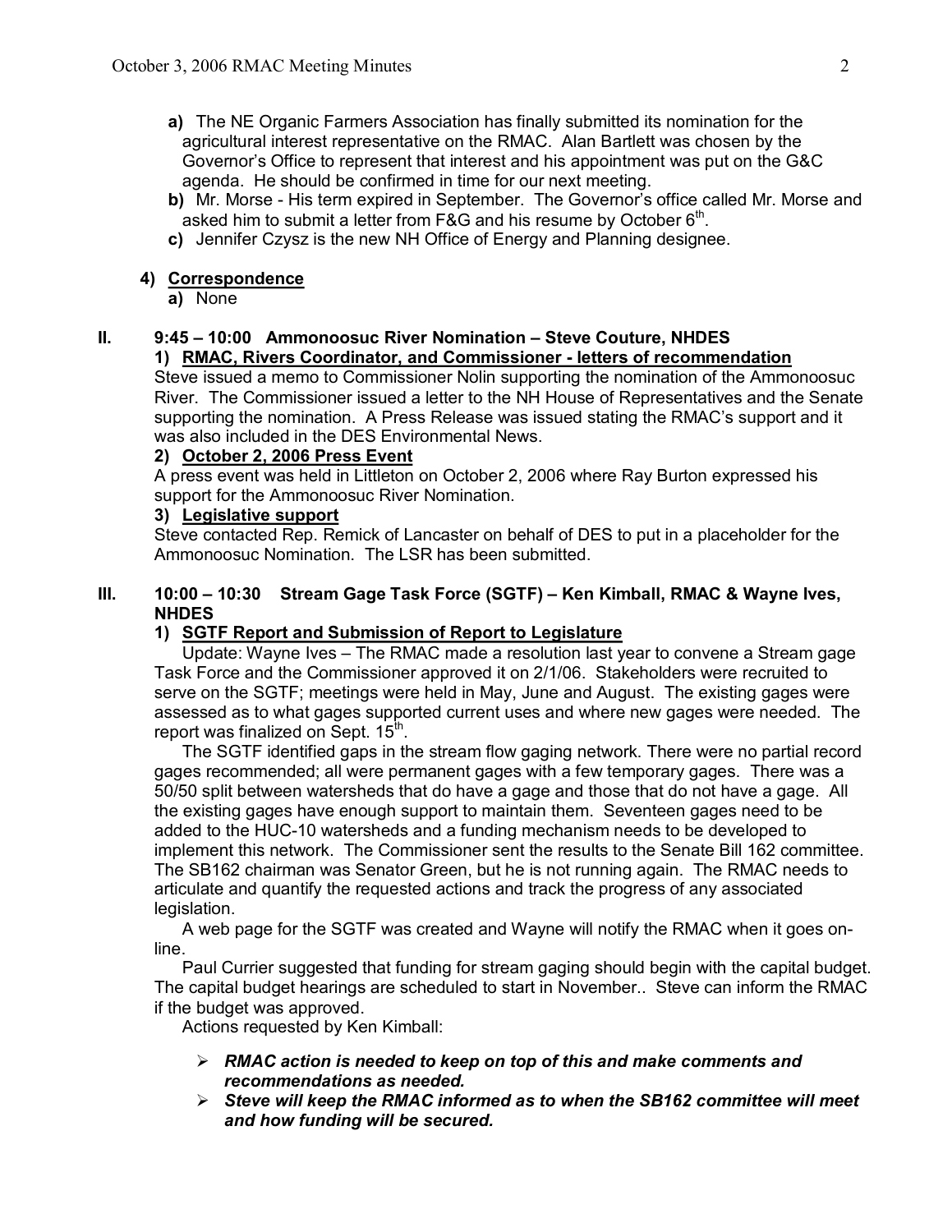## ÿ *Paul Currier will pull together the amount of capital needed to run gages and how that figure compares with the budget and annual state personnel costs*

#### *Suggestions:*

The Committee suggested looking into some kind of permit process to bring in revenue to stabilize the funding for the existing and future steam gage network.

There is a potential to tap into the national weather forecast, since this is a safety issue. There is also the possibility of seeking something more permanent with a federal earmark.

## ÿ *Subcommittee to consist of Ken Kimball, Wayne Ives, and Steve Couture. Also need Ted Sutton, Bill Heinz and Allan Palmer on Committee. Steve will contact Ted, Bill and Allan to work on the subcommittee.*

#### IV. 10:30-11:30 Legislation/Rulemaking/Other

## **1) Legislation**

#### **a) Shoreland Protection Act Commission** – Ken Kimball, RMAC

Ken addressed the Commission on August 14, 2006. One issue is the order of streams that are covered as not all fourth order streams are covered under the Act. Also, two designated rivers the Saco and the Pemi are not covered. Another issue is calculating basal area, which is confusing to landowners and enforcement alike. The Commission discussed funding and/or permitting recommendations.

Steve sat in for Rene Pelletier, as a voting member, at the September Commission meeting. The Commission made several motions, all relative to stream issues. The first was to use a more accurate data set, the NH Hydrologic Database, and include all third order streams and higher, thus doubling the amount of mileage that is covered. The second was to include both the Saco and Pemi under the Act. The third was to establish a 50 foot setback for primary structures in all towns, no exceptions.

A final report will be submitted to the legislature by the end of November. The report will include all the above recommendations.

## ÿ *Michele Tremblay will work with Steve Couture and Debby Hinman to track progress,*

#### **b) Grandfathered RMPP Sites & Residuals**

The initial process started in 1998 and was continued in 2003 & 2005. The exemption for existing sites expires in July 2007. The RMAC has been supportive of continued grandfathering and should take a lead on this and do what's best for rivers.

## ÿ *Michele will draft legislation, find a sponsor, and submit an LSR to permanently grandfather existing land application sites.*

The deadline for LSRs is December 18. With this legislative deadline in mind, the RMAC will need a formal vote in January once the LSRs are in.

## **2) Administrative Rules – Steve Couture, NHDES**

## **a) RMPP EnvWq 1800, Office of Legislative Services annotations**

Steve Couture gave a status report on the Administrative Rules. Requests were sent to the State Geologist, the State Historic Preservation Officer, the US Fish & Wildlife Service, and the NH Fish & Game Department requesting their input on the items that JLCAR felt were subjective in nature and/or were open to oral rulemaking. A deadline of December 1, 2006 was given. The timeline is flexible as to when JLCAR is expecting revisions to the rules.

## **b)** Wetlands in-lieu fee, Env-Wt 800, Interim rules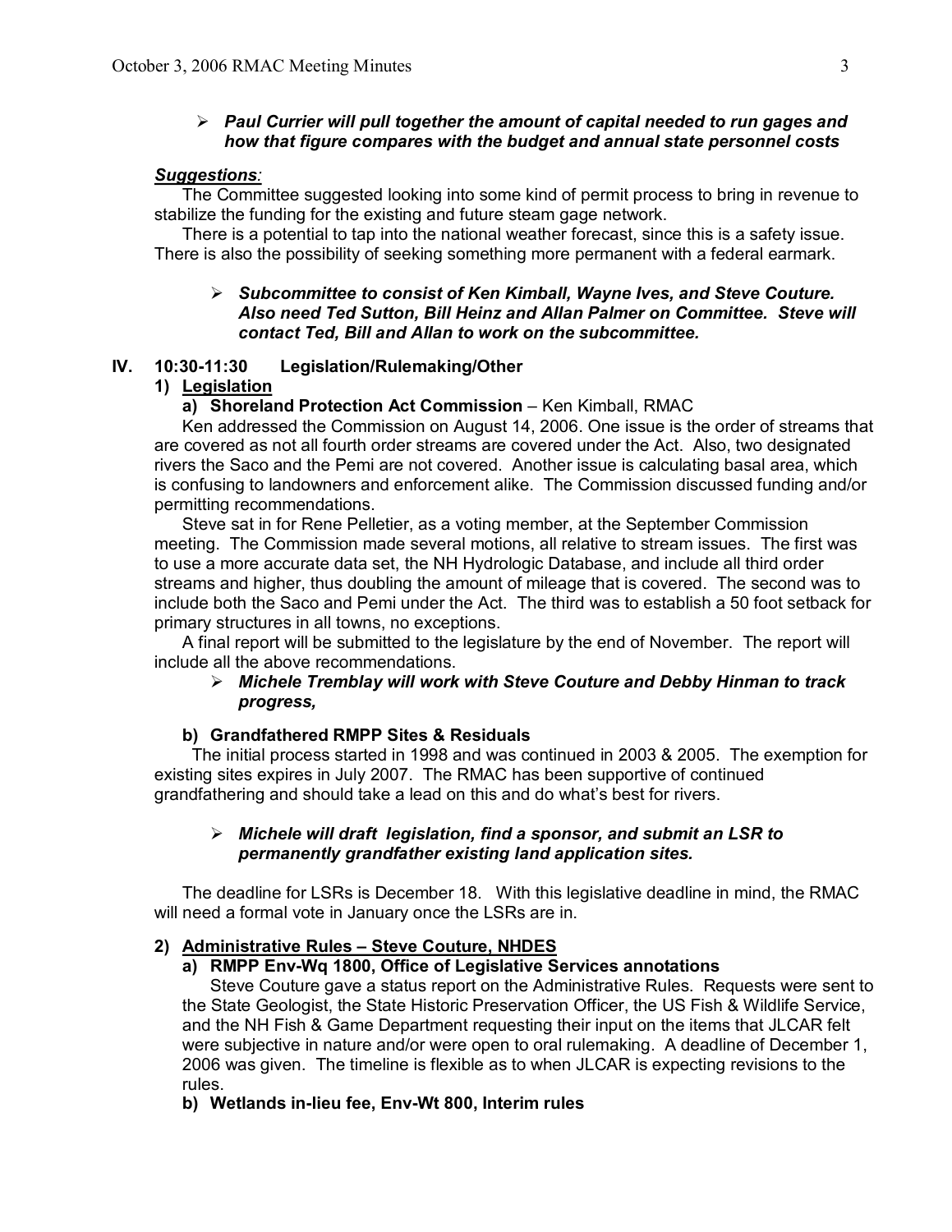Steve is seeking comments on the enclosed packet. Several items included either reference Local Advisory Committee's or their management plans. Michele expressed some concern that designated rivers were not considered as separate resource with a required mitigation compensation ratio. Steve indicated that during the rule making process any language relevant to mitigation for stream or river impacts was deleted; several stakeholders were opposed to including it at this time. Michele pointed out that the Administrative Rule reference to RSA 483:10, River Corridor Management Plans, may be problematic as many LACs are developing river corridor and watershed management plans. Steve commented that DES is hoping to address the lack of authority for watershed management plans in the upcoming legislative session..

#### **3) Stream Crossings Guidance – John Magee, NHF&G**

John Magee agreed to write a stream crossing guidance document for NHDES. The intent of the document is to provide guidance for folks that are applying for a Wetlands permit and to incorporate the guidance by reference into the NHDES Wetlands Administrative rules. 30 to 40 resource agency personnel and a couple of consultants will be involved, with DOT being heavily involved. The kick-off meeting is scheduled for October 4, 2006 and will be held at DES. The Stream Crossings Guidance document will be fish focused with the goal of having the least impact. In NH there are many stream crossings that obstruct fish passage.

Consultants are not up to speed on how to design stream crossings that do not obstruct the movement of native fish, which is required by the Army Corps of Engineers. The document aims to provide better construction methods for culverts and bridges. Several states already have stream crossing guidelines – MA, ME, VT, and GA. Massachusetts used the same stakeholders as NH. Vermont is working on improving their document. Maine's DOT adopted a policy derived from MA with detailed construction guidelines. MA's document is more general. Georgia is way ahead of the game. NH is in the middle of the road on this issue in comparison to other states.

NHDOT is very interested and wants to comply with regulatory obligations. Representatives from the Stream Team, US Forest Service, RMAC and Wetlands Council will be attending the meeting on October 4<sup>th</sup> at 1:00 pm.

ÿ *Consensus is to have the RMAC work with this committee. Michele offered to be a representative on this committee and Steve will contact Ted Sutton to see if he can attend or weigh in. John Magee will get Michele an agenda.*

## **V. 11:30-12:15** Surplus Land Reviews (SLR)-Disposition of state-owned properties – **Laura Weit & Steve Couture, NHDES**

# 1) **DOT 06-06 Franklin (Merrimack River) – Vote Required**

#### ÿ *RMAC did not have the information from DOT that was requested, thus no was taken.*

#### **2) SLR 06009 Franconia and Lincoln (Second Presidential State Forest)**

A copy of the checklist and maps, including a map of the Laconia parcel, were distributed to RMAC members via mail and email prior to the meeting. A letter from Commissioner Murray to Governor Benson dated July 22, 2003 was distributed to Committee members present. The letter detailed the conditions of the MOU on the Secondary Presidential Forest located in the Town of Franconia. Specifically, the letter states that if the Department of Transportation needs any or part of the land for highway use or other such public purpose they deem appropriate, control shall automatically revert back to DOT.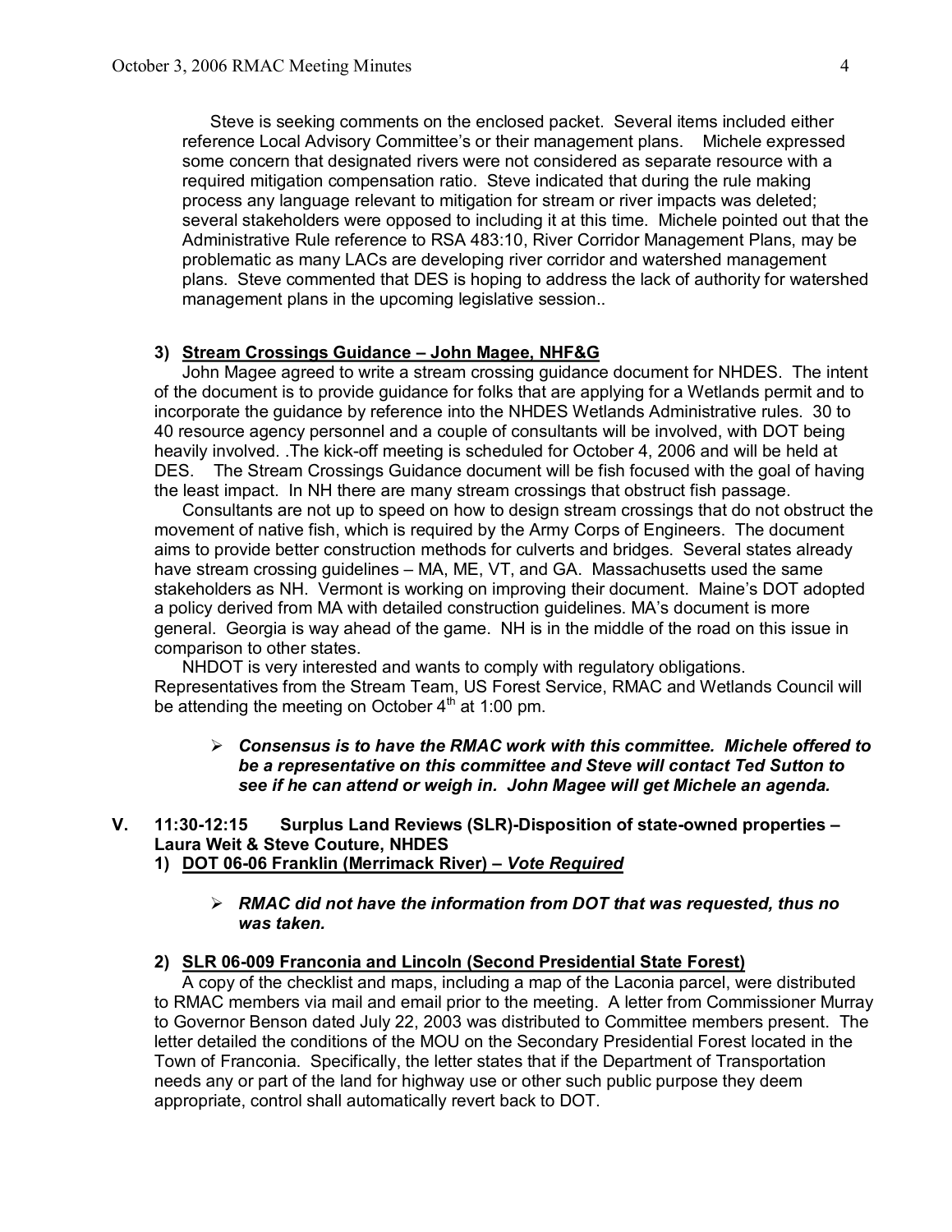- ÿ *RMAC tabled any further discussion until DRED can demonstrate how the land would be legally transferred, since according to the letter, DOT still holds rights to the land. The Committee requested Laura Weit to follow up with DRED to obtain clarification on this issue.*
- ÿ *The Committee also asked Laura Weit to compile a letter to be signed by Ken Kimball, stating what the RMAC has done regarding this request so that CORD is aware.*

## **3) DOT 0604 Plymouth (Pemigewasset)**

Laura provided an update to the RMAC regarding surplus land review DOT 06-04. At the July 24, 2006 meeting the RMAC voted to approve the disposal with the following conditions: 1) review and approval by the Town of Plymouth Planning Board is received prior to the disposal of the property to ensure that the well protection are provisions are met; those recommendations should be incorporated into the provisions of the disposal; 2) the Committee reminded the NHDOT that for any portion of the parcel that falls within the Comprehensive Shoreland Protection Act, those provisions should be followed; 3) the Committee also requests that the continued use of the parcel does not impact the existing trail system. Laura spoke with Phil Miles, DOT over the phone and he said he was not comfortable with putting these conditions in the deed. He indicated that the new owner should contact the town. He also said that DES should go after people who are in violation of the Shoreland Protection Act. But, he did say he would be willing to verbally discuss the last condition with the potential purchaser to install a barrier between the trail system and the parcel. Laura explained that the RMAC was not looking for the conditions to be placed in a deed; the Committee just wanted documentation indicating that the conditions were met. With that, Phil indicated that he would be willing to add a general statement that said the parcel should meet the conditions of the well protection provisions.

ÿ *The Committee requested that Laura Weit call Phil Miles back and explain to him that the conditions are not negotiable. All of the conditions are reasonable and the RMAC is seeking documentation to make sure they are adhered to. The Committee also requested that Laura document her telephone conversation with Phil.*

## **3) Meeting with Governor's Office re: SLR – Ken Kimball**

Ken, Steve Couture, Jacquie Colburn and representatives form the LMAC met with the Governor relative to the surplus land disposal process. The Governor was receptive to the issue - the state is disposing of state land but has no inventory, abutters are not notified, and land it is being leased to outside interests at a fraction of the cost, thus providing an economic gain to outside interests, while jeopardizing public trust.

A recommendation was given to the Governor to create a task force with sharp deadlines so it could move forward with legislation to resolve these issues.

Governor Lynch instructed Alice Chamberlin to work with the LMAC and RMAC. The RMAC needs to make sure this stays as a number one issue.

## ÿ *Steve Couture and Jacquie Colburn are tracking this and will continue communications with the Governor's office.*

Steve Couture informed the RMAC that a joint thank you letter from the RMAC and the LMAC was sent to the Governor.

**4) Status of AG comments/response to CORD & LMAC/RMAC letters – Laura Weit**